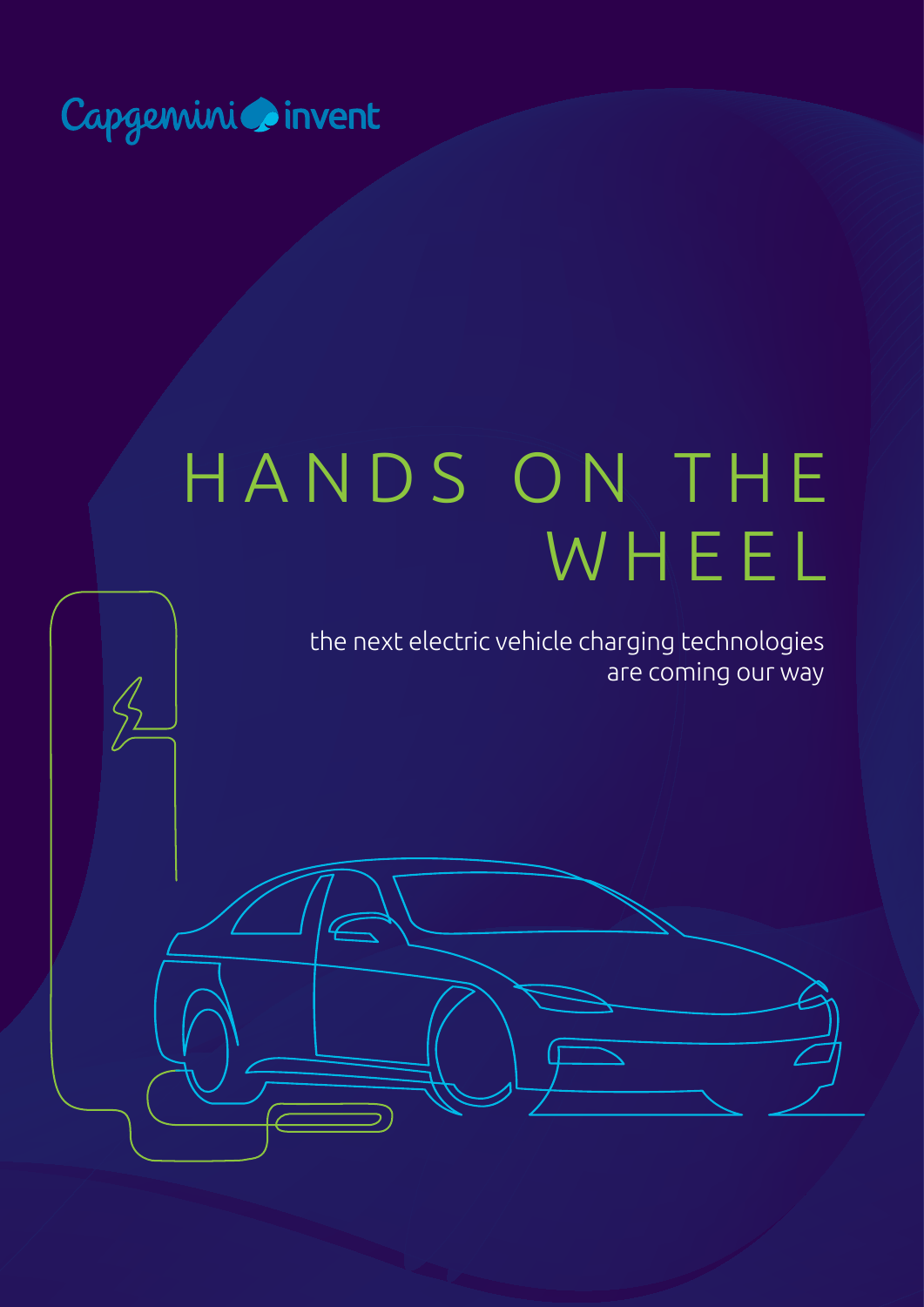#### **Article description**

There is no question that we are facing a worldwide explosion in the number of electric vehicles, but infrastructure is still problematic. Autonomous charging is a breakthrough technology that emerges in this context, aiming to provide a seamless way to charge and enabling for a more convenient driver experience. To win the race, it is crucial to understand the opportunity and challenges presented by it for actors along the entire value chain. By thinking ahead, new possibilities arise to capitalise on an industry that is set to grow and diversify in the coming years.

#### THE ELECTRIC VEHICLE MARKET IS VAST BUT STILL FACES A BIG HURDLE: CHARGING INFRASTRUCTURE

There is no question that we are facing a worldwide explosion in the number of electric vehicles (EVs). According to *[BNEF](https://www.bloomberg.com/news/features/2019-02-14/the-world-still-doesn-t-have-enough-places-to-plug-in-cars)*, the global fleet of EVs reached 5 million last year, supported by 632,000 public charging outlets around the world. Under a *[scenario](https://www.iea.org/newsroom/news/2017/june/new-cem-campaign-aims-for-goal-of-30-new-electric-vehicle-sales-by-2030.html)* where EVs will hit 30 percent market share by

2030, the International Energy Agency forecasts that as many as 30 million public chargers would be needed to serve regular passenger vehicles – a number 50 times in excess of today's.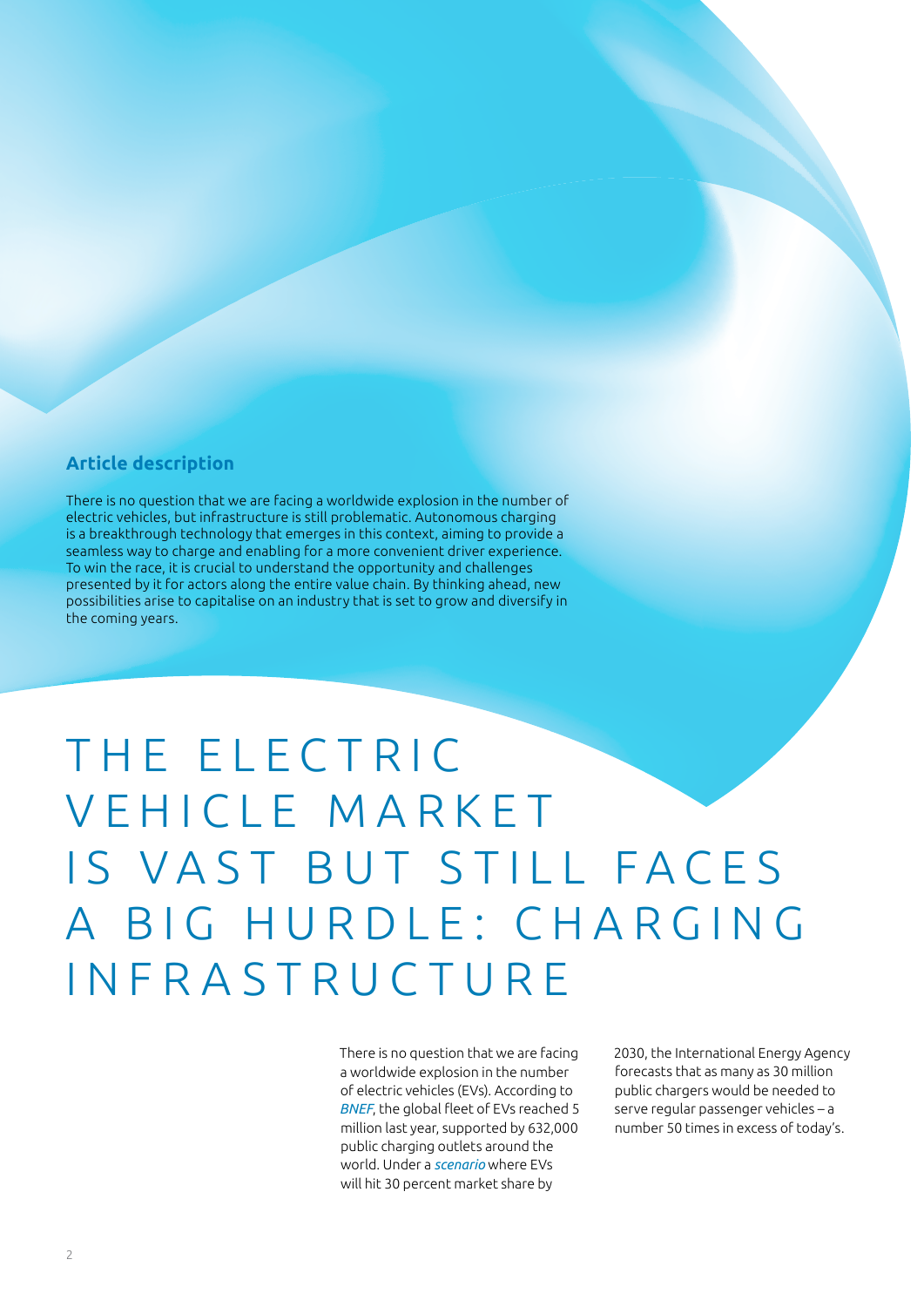With lack of infrastructure and range anxiety cited as some of the *[main barriers to EV adoption](https://www.forbes.com/sites/jeffmcmahon/2019/01/27/the-4-lingering-obstacles-to-electric-vehicle-adoption-and-what-might-overcome-them/#1bcd38bb5c54)*, charging solutions are urgently needed – presenting an opportunity for investments in deployment and operations.

There have been extensive investments in public charging infrastructure and much is being done to develop and implement the concept of fast charging (above 50kW) – e.g. *[IONITY](https://ionity.eu/)*, *[Next-E](https://next-e.eu/)* – backed-up mostly by giant Energy companies and OEMs trying to mirror ICE (internal combustion engine) refuelling network and ease-of-use. Fast charging is essential for drivers to complete journeys beyond the range of their vehicle; however, it lacks in convenience (with majority of stations located along highways) and only solves part of the puzzle, as most travel less than 30-50 kms daily in Europe.

Therefore, to cater for this demand, millions of new charging points would be needed at homes, workplaces and public areas. This new context brings up a series of questions for discussion: How to leverage the fact that EV refueling does not necessarily require the same set-up as ICE? Which solutions need to be developed and implemented to facilitate EV adoption and usage in the cities? What can future-proof charging look like?

#### **Where Are The Chargers?**

China has about half the world's 600,000 EV charging points, data show



**Source:** *[Bloomberg NEF](https://www.bloomberg.com/news/features/2019-02-14/the-world-still-doesn-t-have-enough-places-to-plug-in-cars) Data shows public infrastructure in top 10 nations as of end 2018*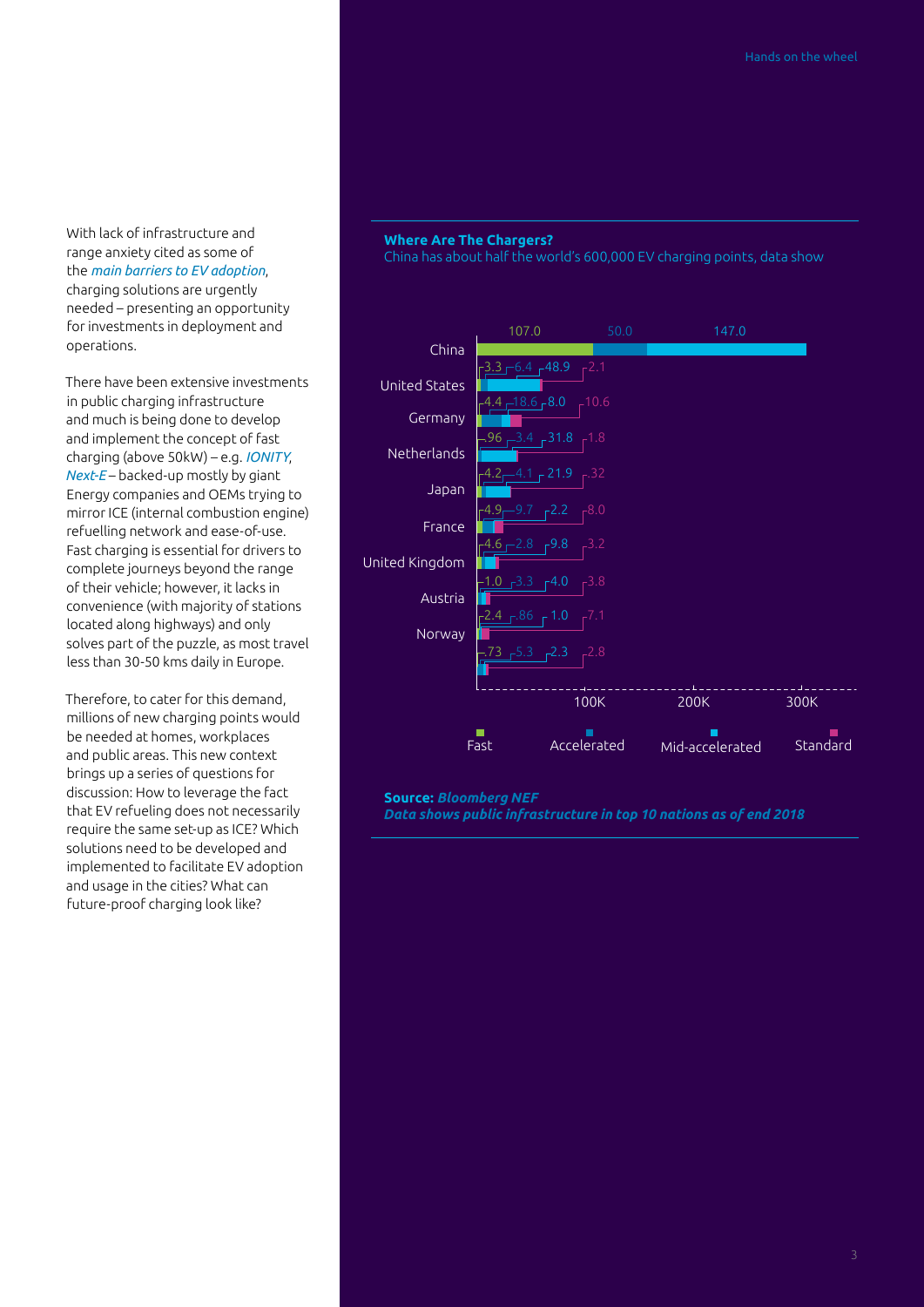## A SEAMLESS WAY TO CHARGE ENABLES A MORE CONVENIENT DRIVER EXPERIENCE

Just as we are becoming acquainted with seeing EV chargers and cables spread across the pavements of major cities, the industry is already looking at the next breakthrough. Driven mostly by start-ups (sometimes in cooperation with OEMs), autonomous charging is an interesting value-add technology, unlocking new possibilities by providing a more user-friendly environment.

Like commonly-known wireless mobile phone chargers – where the phone is placed over a charging pad rather than plugged in – **autonomous** *inductive* **vehicle charging** (or wireless charging) allows a vehicle to be charged without being physically connected to a station, filling in the battery when the car is parked over a charger on the ground beneath it. Electricity is transmitted through an air gap from one magnetic coil in the charger to another fitted underneath the car, connecting it to the vehicle's power electronics and battery systems via a wireless adaptor.

Similarly, **autonomous** *conductive* **vehicle charging** is usually composed of an off-board robotic device (the charger), placed on the ground or side-ways, and an onboard device (the inlet), installed in the vehicle. Power is transferred when the

charger connects to the vehicle's inlet. With both inductive and conductive vehicle charging, the pad needs to be connected to a power supply.

The array of benefits for the driver includes ease-of-use and lack of cable management (avoiding trip hazards and electric shocks). Also, this technology ensures frequent vehicle charging at almost any parking space, as it maximises the overall connection time between the vehicle and the grid – thus mitigating range anxiety.

For public and private charging point operators – besides the abovementioned security aspects – it also allows for a more aesthetically pleasing infrastructure and nearly maintenance-free system.

However, there are potential safety concerns regarding autonomous charging. Since it is done without direct human control, it must be designed to respond safely to the presence of foreign and living objects under and near the connectors or electromagnetic field.

Retrofitting the car would also be required, which might pose some challenges for adoption. When it comes to wireless charging, various

governments, OEMs and technology companies (including *[WiTricity](https://witricity.com/)* and the *[Society of Automotive Engineers](https://www.sae.org/)*) are working towards a global standard for EVs, regardless of their brand. It could benefit OEMs by exempting them of the expense of building their own chargers, as a standard would allow them to simply purchase those from a supplier since any model would, presumably, work with any vehicle.

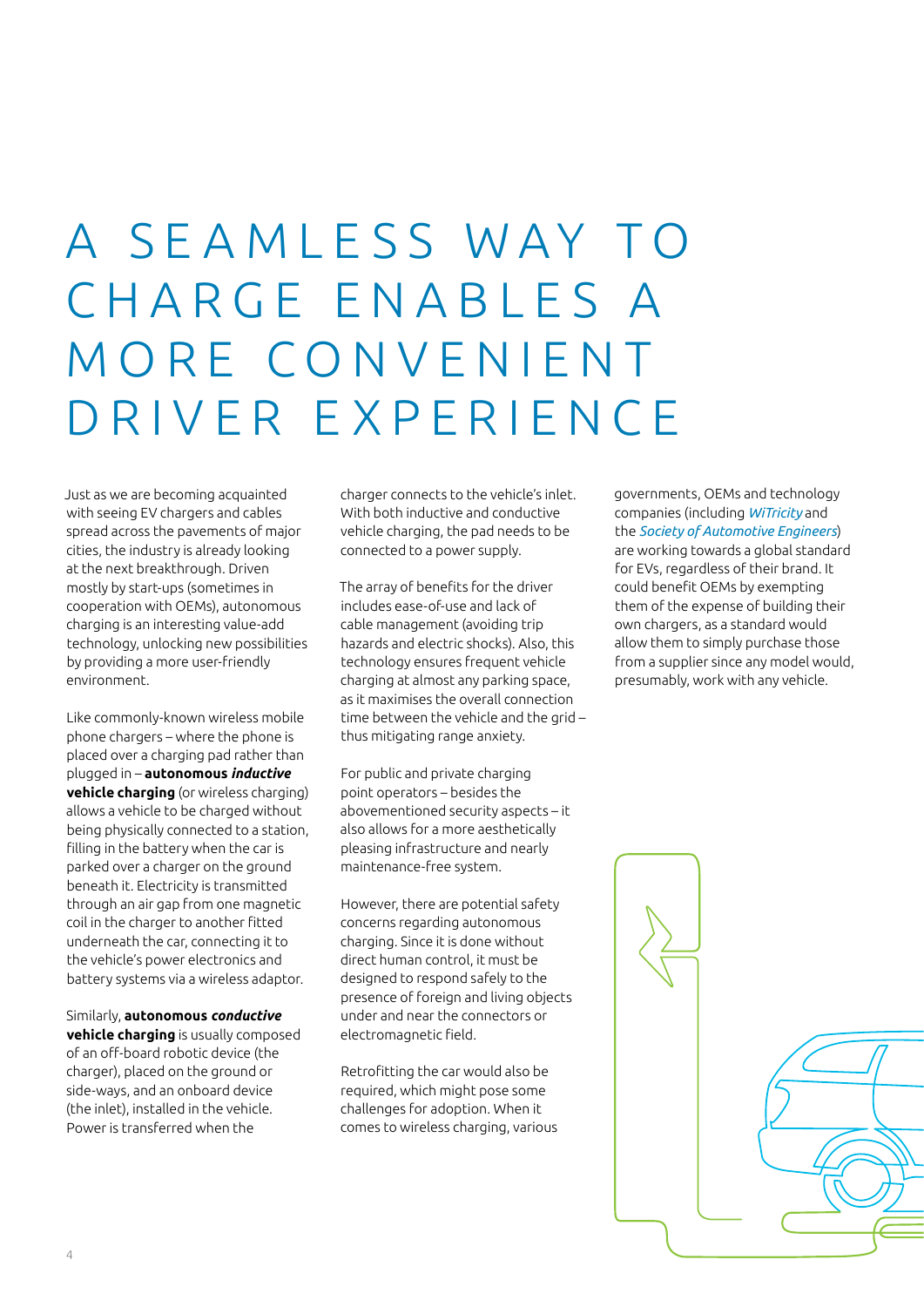### THE POTENTIAL IS THERE BUT, AS IT STANDS, MOST I D E N T I F I E D C A S E S A R E SMALL SCALE PROJECTS OR PROOF-OF-CONCEPTS

The *[European Commission](https://ec.europa.eu/clima/policies/strategies/2050_en)* is calling for a climate-neutral Europe by 2050. Targets that have been set by governments of most member countries and other governmentled initiatives are also starting to take shape. *[In the UK](https://www.fleetnews.co.uk/news/environment/2019/07/09/wireless-and-wifi-ev-charging-projects-receive-government-cash)*, government has awarded £37M to 12 wireless and Wi-Fi EV charging projects. This marks the one-year anniversary of the *[Government's Road to Zero strategy](https://www.gov.uk/government/publications/reducing-emissions-from-road-transport-road-to-zero-strategy)*, which sets out targets to clean-up road transport.

Norwegian capital Oslo is aiming to reach a *[zero-emission taxi fleet by 2023](https://www.theverge.com/2019/3/21/18276541/norway-oslo-wireless-charging-electric-taxis-car-zero-emissions-induction)*. It plans to install wireless, inductionbased charging stations, allowing for opportunity charging (between rides) of up to 75kW. The goal is to minimise the time-consuming task of finding, plugging-in and recharging of vehicles. The project – first of its kind in the world – will be delivered by the municipal government of Oslo, Finnish utilities company *[Fortum](https://www.fortum.com/)* and *[Momentum Dynamics](https://www.momentumdynamics.com/)*, a US company specialised in wireless EV charging.

Automakers are also testing and investing in partnerships with wireless charging start-ups. Earlier this year, BMW announced its *[wireless home](https://www.bmwblog.com/2019/05/31/bmw-wireless-charging-pilot-program-launched-in-california/)  [charging pilot project](https://www.bmwblog.com/2019/05/31/bmw-wireless-charging-pilot-program-launched-in-california/)* with selected drivers of their 530e plug-in hybrid model in California. *[Renault](https://www.greencarreports.com/news/1110571_renault-qualcomm-show-off-electric-car-road-charging-at-60-mph)* (in partnership with US-based *[Qualcomm](https://www.qualcomm.com/)*) was testing wireless charging along roads already in 2017. The prototype allowed charging at up to 20kW at a speed up to 100 km/h.

An American team from the *[Oak Ridge](https://www.ornl.gov/news/ornl-demonstrates-120-kilowatt-wireless-charging-vehicles)  [National Laboratory](https://www.ornl.gov/news/ornl-demonstrates-120-kilowatt-wireless-charging-vehicles)* managed to do even better by running an induction charging device with a power output of 120kW. To achieve this result, a new type of electromagnetic coil made of silicon carbide has been developed. Thanks to this innovation, now plans are to reach powers up to 400kW, which would allow vehicles to be recharged in record time of 15 minutes.

Austrian start-up *[Easelink](https://easelink.com/)* has developed autonomous conductive systems that can charge at up to 22kW with an efficiency of 99%. *[Showcased](https://insideevs.com/news/348428/fully-automated-conductive-charging-payment/)* during the Mission Innovation Austria Week 2019, is also includes seamless payment functionalities (developed by *[lab10 collective](https://lab10.coop/en/)* in association with *[Future Grid](http://www.future-grid.com.au/)*), allowing for verification and payment via blockchain.

*[Electrify Americ](https://www.electrifyamerica.com/index)*a and *[Stable Auto](https://www.stable.auto/)* have recently *[announced](https://techcrunch.com/2019/08/01/an-autonomous-robot-ev-charger-is-coming-to-san-francisco/)* an agreement to create automated charging solutions ('robotic arms') for future self-driving vehicles. Designed for fleets and using a 150kW charger, the programme will run at a pilot site in downtown San Francisco, with opening predicted for early 2020.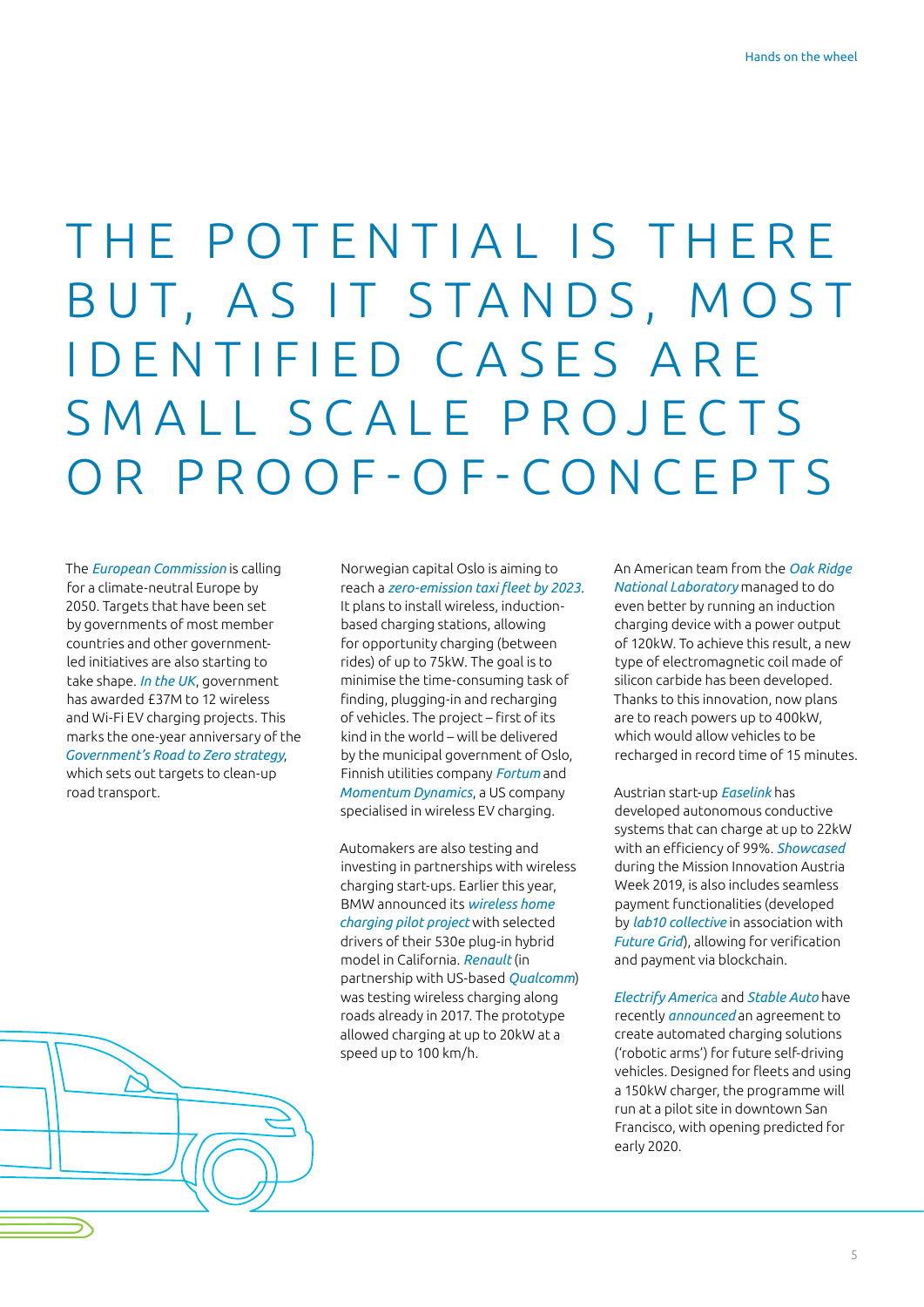### THE COMPETITIVE A N A L Y S I S O F A U T O N O M O U S SOLUTIONS VERSUS CABLE-BASED ONES SHOULD GO BEYOND ITS INSTALLATION PRICE

It is a fact that the charging business is capex intensive, due to the infrastructure being quite expensive. Some governments offer incentives in the form of grants to people investing in home charging infrastructure meaning the end-user installation price goes down, which could foster adoption. This is the case of *[Ireland](https://www.seai.ie/grants/electric-vehicle-grants/electric-vehicle-home-charger-grant/)* – where the government offers up to €600 – and the *[UK](https://www.gov.uk/government/collections/government-grants-for-low-emission-vehicles)* – up to £500.

The cost for installing autonomous charging varies both depending on technology and vehicle brand. For type 2 AC chargers, benchmark suggests that the installation of an inductive home charging system could range between €1,100-€2,700, whilst for a conductive one, around €1,500-€2,500 – making these solutions similar from a price-parity perspective. Compared to a regular cable-based home charging

system, it is still not competitive pricewise as, on average, these are 30% cheaper (€800-€2,000, including installation).

Simply put, the value-add comes from convenience and lower maintenance – which should be considered when making an investment decision or accessing the competitiveness of the technology.

### IT'S NOT ONLY ALL ABOUT CHARGING ELECTRIC CARS AS WE KNOW TODAY

Looking not too far ahead, when thinking about connected smart cities, autonomous charging has the potential to become a breakthrough technology enabling for fully autonomous driving. This could benefit not only vehicle owners but other services such as taxis, busses, parcel delivery, city cleaning etc. And, because the cars are not

plugged in, no precious seconds are wasted when vehicles are needed. While this might not be needed by most, timesaving could be crucial if emergency vehicles are electric.

Another crucial benefit we could leverage from the deployment of this technology is the impact on vehicle

design. Lining-up wireless chargers along roads providing constant charge could result in shrinking the size of batteries, equalling to much lighter EVs. This would improve car performance, making it more energy efficient, and significantly decrease its price – as of now, batteries are its most expensive part.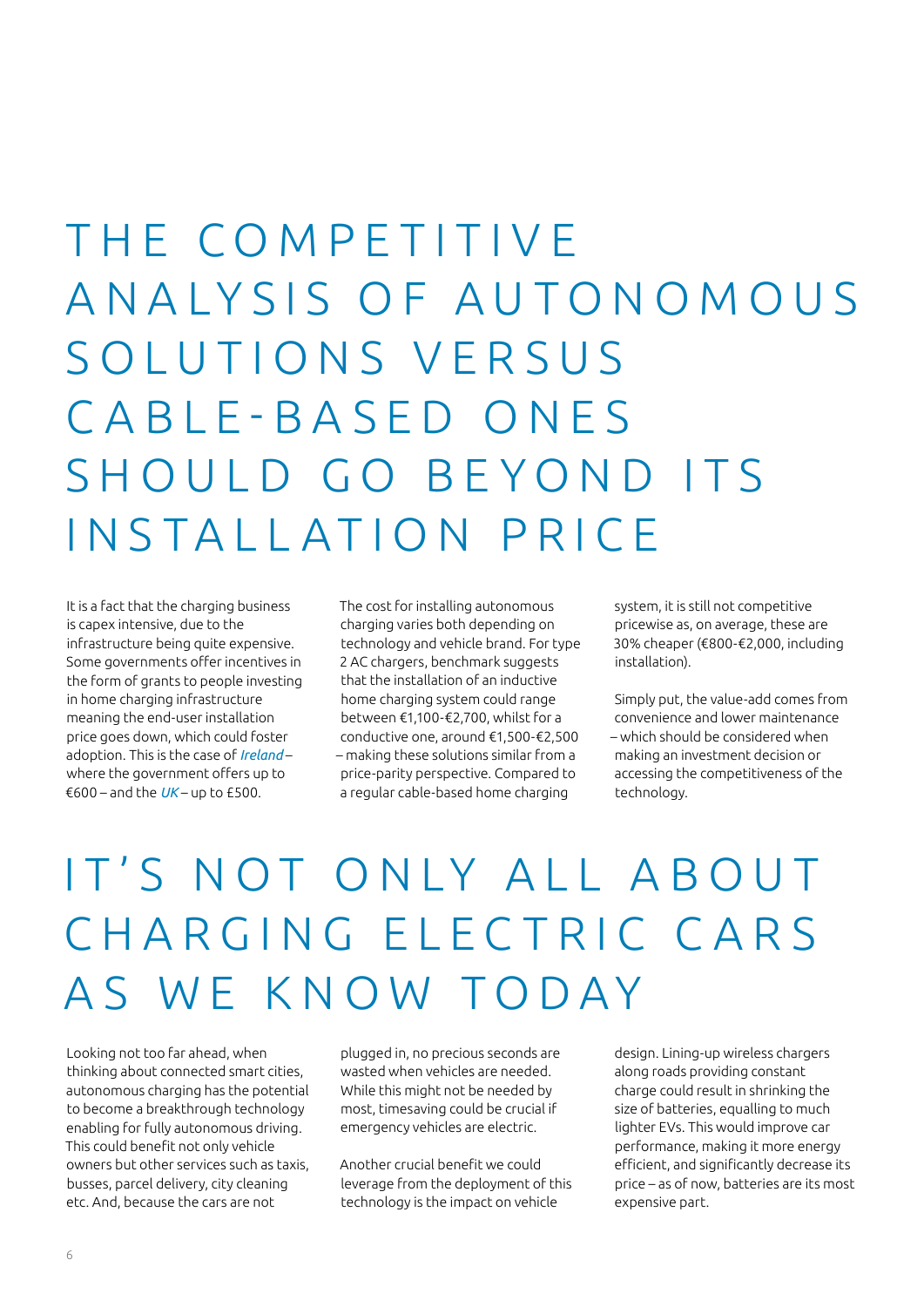### WINNING THE RACE

People that live in cities with no access to a private charging spot, those seeking convenience and fleet operators could be the leading groups pushing for autonomous charging – meaning a good place to start seems to be at homes, workplaces or parking spots. In this context, multiple technologies will coexist (cable-based, fast, autonomous etc.), as all present benefits for specific needs.

While it is widely known that the number of EVs will increase exponentially in the coming years – thus the number of charging points needed – the key success factor lays in grasping how the landscape will be setup. Because charging infrastructure is a crucial asset that links mobility and power network, investing in these technologies is strategic for all players (OEMs, utilities, construction companies, mobility operators etc.). In our *[Capgemini Invent's point of view](https://www.capgemini.com/resources/e-mobility-of-tomorrow/)*, we have illustrated new EV charging market perspectives.

Understanding the opportunity presented by autonomous charging will require tackling challenges that are specific to this technology (in addition to those related to charging infrastructure in general):

**• Technology:** sourcing the winning technology in terms of efficiency and cost competitiveness – both for the charger and the device in the retrofitted vehicles – paired with a strong challenge due to lack of global standards

- **• Customer journey:** the entire user experience must be re-invented – notably to ensure the vehicle is charged when desired, that there is enough flexibility on parking slots, etc.
- **• Operations:** installation and maintenance operations (although less needed) are more complex and shall be carefully foreseen. Besides, data management (e.g. car consumption) will be more difficult to measure, especially for inductive charging points along roads
- **• Business model:** it is unlikely that charging operators will offer autonomous charging points only; rather, the technology will complement a portfolio of solutions to the final customer (e.g. electricity bundle). Therefore, it is crucial to design and communicate offers that are clear and simply understood
- **• Acceptance:** educational pieces around the technology safety aspects (including concerns) are imperative to foster adoption and build trust

Assessing who can capture new value generated by this market is critical, thus the need to adopt viable business models that enable for differentiation from competition. By thinking ahead, opportunities arise to capitalise on an industry that is set to grow and diversify in the coming years.

Autonomous charging is the desired solution to charge EVs in a more convenient way than traditional ICE refueling. Although it is not now forecast as the main technology, how can we believe that charging will still be done manually with the advent of autonomous vehicles?